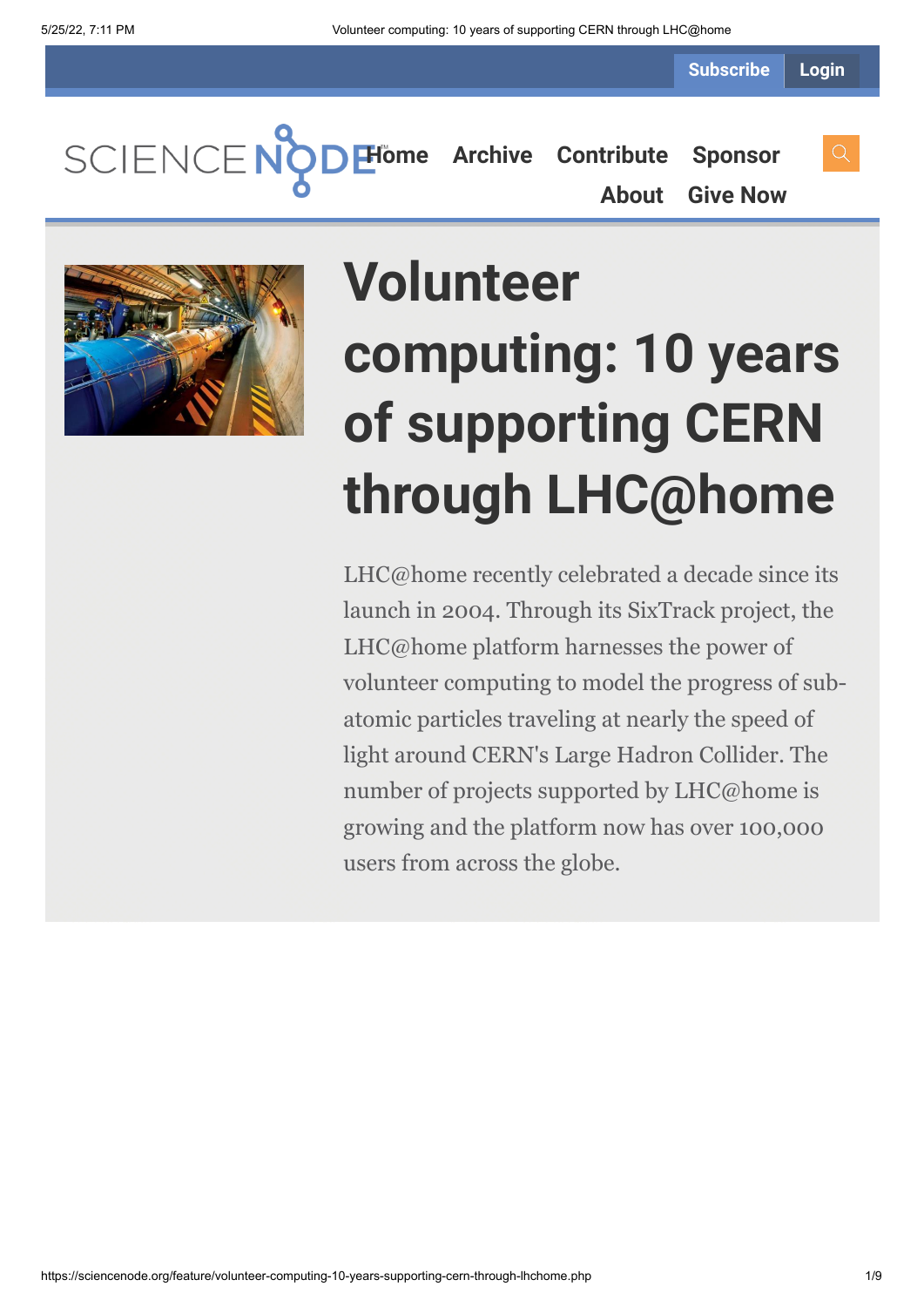

*"The results of SixTrack played an essential role in the design of the LHC," says Schmidt. Image courtesy CERN.*

[LHC@home](http://lhcathome.web.cern.ch/) recently celebrated a decade since its launch in 2004. Through its [SixTrack project](http://lhcathome.web.cern.ch/sixtrack), the LHC@home platform harnesses the power of volunteer computing to model the progress of subatomic particles traveling at nearly the speed of light around [the Large Hadron Collider \(LHC\)](http://home.web.cern.ch/topics/large-hadron-collider) at [CERN](http://home.web.cern.ch/), near Geneva, Switzerland. It typically simulates about 60 particles whizzing around the collider's 27km-long ring for ten seconds, or up to one million loops. Results from SixTrack were used to help the engineers and physicists at CERN design stable beam conditions for the LHC, so today the beams stay on track and don't cause damage by flying off course into the walls of the vacuum tube. It's now also being used to carry out simulations relevant to the design of the next phase of the LHC, known as [the High-Luminosity LHC.](http://hilumilhc.web.cern.ch/HiLumiLHC/index.html)

"The results of SixTrack played an essential role in the design of the LHC, and the high-luminosity upgrades will naturally require additional development work on SixTrack," explains Frank

# **Posted on DEC 3 2014 5:59AM**



**[Andrew Purcell](https://sciencenode.org/author/andrew-purcell.php)** European editor

## **Share this story**



# **Republish**

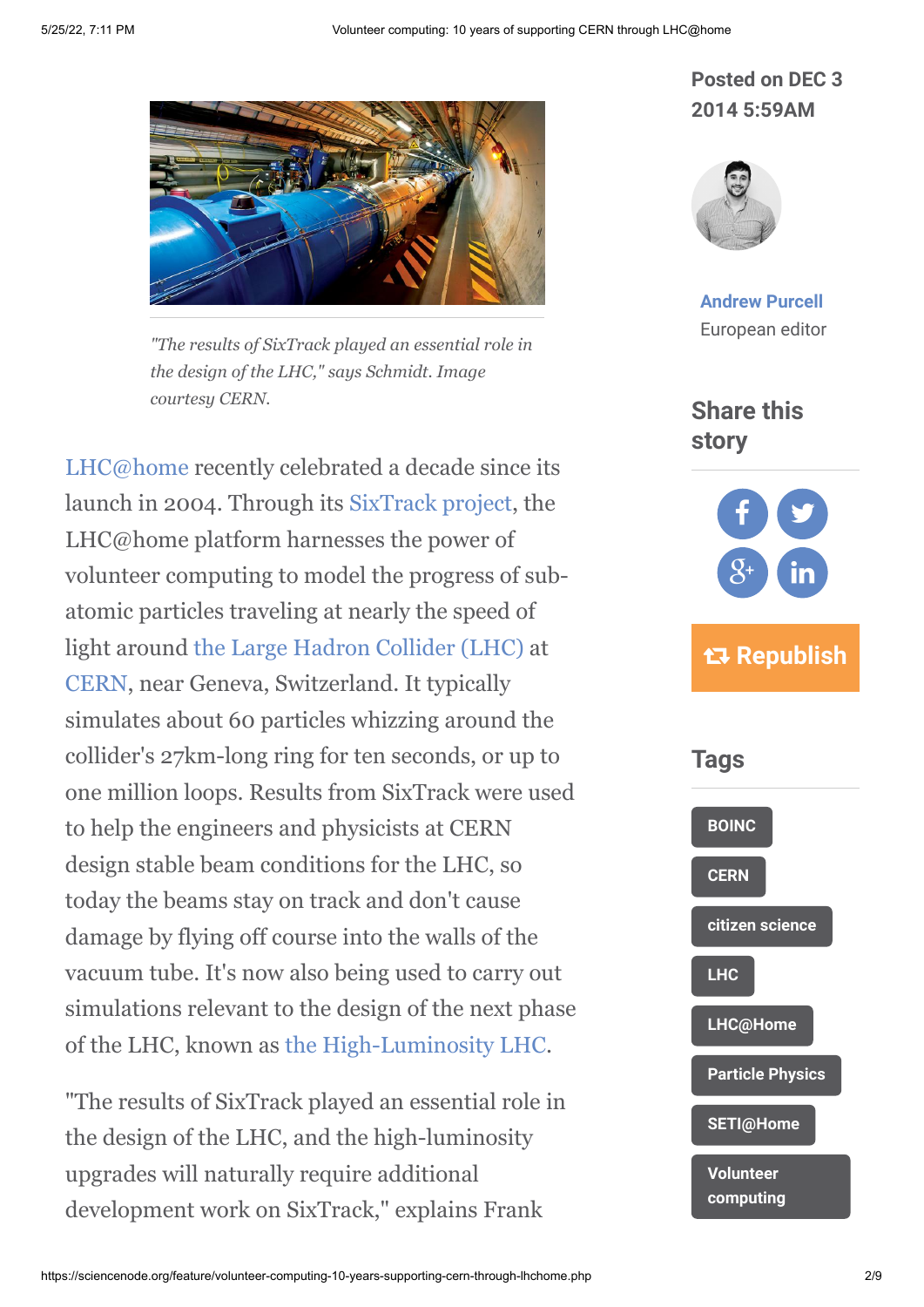Schmidt, who works in CERN's Accelerators and [Beam Physics Group of the Beams Department a](https://espace.cern.ch/be-dep/ABP/SitePages/Home.aspx)nd is the main author of the SixTrack code. "In addition to its use in the design stage, SixTrack is also a key tool for the interpretation of data taken during the first run of the LHC," adds Massimo Giovannozzi, who also works in CERN's Accelerators and Beams Physics Group. "We use it to improve our understanding of particle dynamics, which will help us to push the LHC performance even further over the coming years of operation." He continues: "Managing a project like SixTrack within LHC@home requires resources and competencies that are not easy to find: Igor [Zacharov, a senior scientist at the Particle](http://lpap.epfl.ch/) [Accelerator Physics Laboratory \(LPAP\) of the Swiss](http://www.epfl.ch/index.en.html) Federal Institute of Technology in Lausanne (EPFL), provides valuable support for SixTrack by helping with BOINC integration."



*Volunteer computing is a type of distributed computing through which members of the public donate computing resources (usually processing power) to aid research projects. Image courtesy Eduardo Diez Viñuela, Flickr ([CC BY-SA 2.0](https://creativecommons.org/licenses/by-sa/2.0/)).*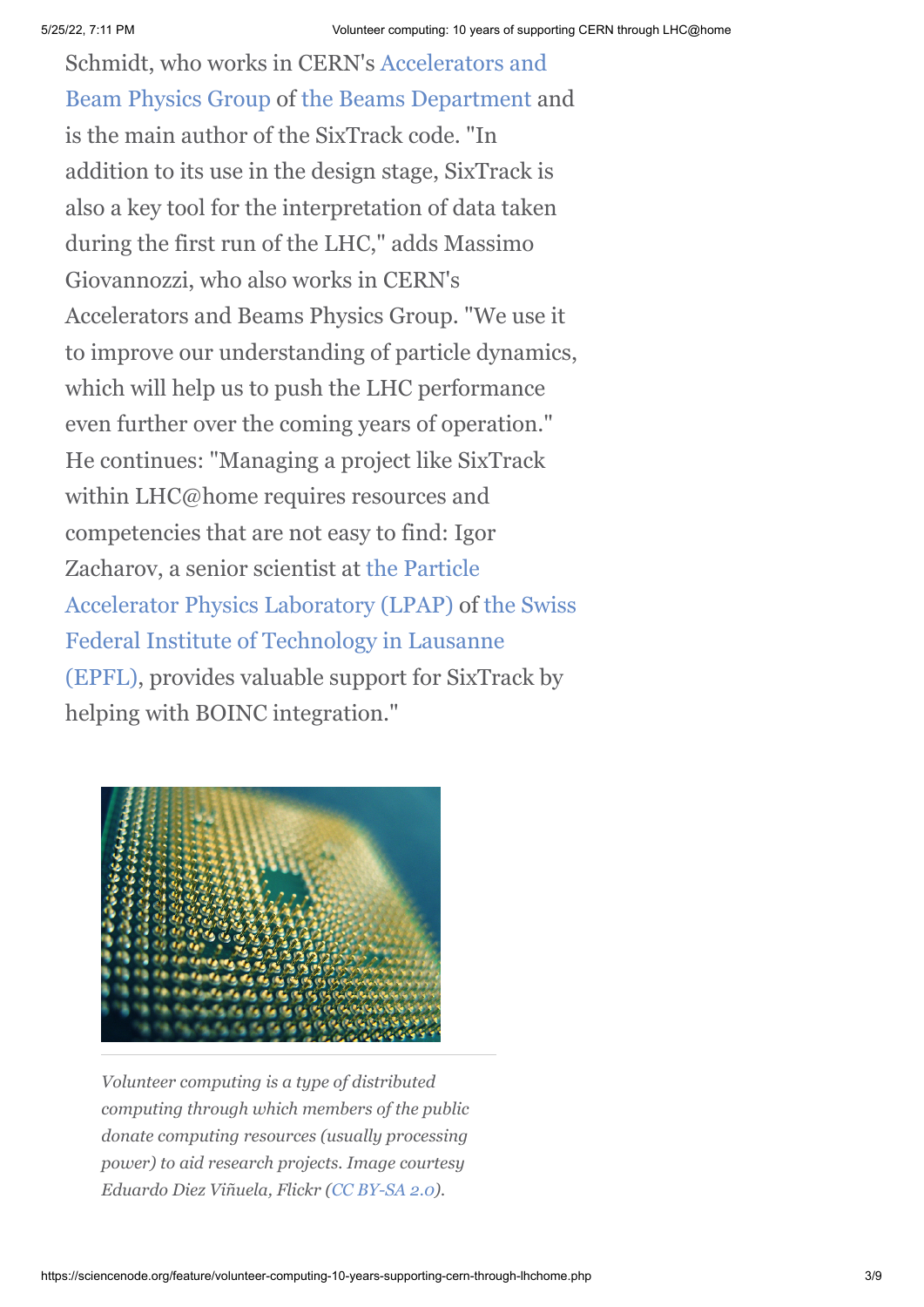Before LHC@home was created, SixTrack was run only on desktop computers at CERN, using a platform called the Compact Physics Screen Saver (CPSS). This proved to be a useful tool for a proof of concept, but it was first with the launch of the LHC@home platform in 2004 that things really took off. "I am surprised and delighted by the support from our volunteers," says Eric McIntosh, who formerly worked in CERN's [IT Department](http://information-technology.web.cern.ch/) and is now an honorary member of the Beams Department. "We now have over 100,000 users all over the world and many more hosts. Every contribution is welcome, however small, as our strength lies in numbers."

### **Virtualization to the rescue**

[Building on the success of SixTrack, the Virtual](http://lhcathome2.cern.ch/vLHCathome/) LHC@home project (formerly known as Test4Theory) was launched in 2011. It enables users to run simulations of high-energy particle physics using their home computers, with the results submitted to a database used as a common resource by both experimental and theoretical scientists working on the LHC.

Whereas the code for SixTrack was ported for running on Windows, OS X, and Linux, the highenergy-physics code used by each of the LHC experiments is far too large to port in a similar way. It is also being constantly updated. "The experiments at CERN have their own libraries and they all run on Linux, while the majority of people out there have common-or-garden variety Windows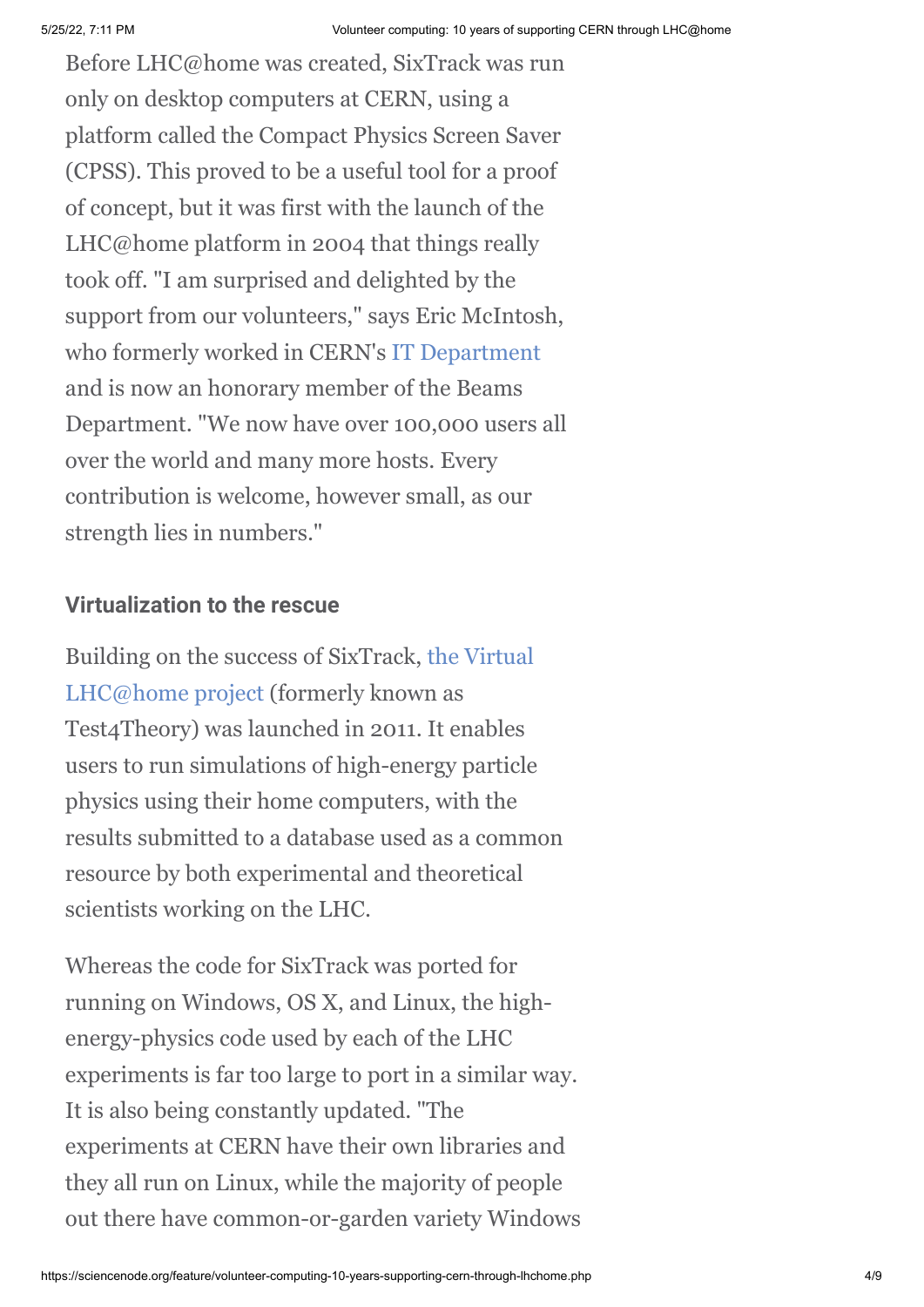machines," explains CERN honorary staff member of the IT department and chief technology officer of [the Citizen Cyberscience Centre](http://citizencyberlab.eu/) Ben Segal. "Virtualization is the way to solve this problem."

**The birth of the LHC@home platform** Predrag Buncic,

In 2004, Ben Segal and François Grey , who were both members of CERN's IT department at the time, were asked to plan an outreach event for CERN's 50th anniversary that would help people around the world to get an impression of the computational challenges facing the LHC. "I had been an early volunteer for [SETI@home](http://setiathome.berkeley.edu/) after it was launched in 1999," explains Grey. "Volunteer computing was often used as an illustration of what distributed computing means when discussing grid technology. It seemed to me that it ought to be feasible to do something similar for LHC computing and perhaps even combine volunteer computing and grid computing this way." who is now coordinator of the offline group within the **ALICE** [experiment,](http://aliceinfo.cern.ch/) led work to [create the](http://cernvm.cern.ch/portal/) **CERN** Virtual Machine in 2008. He, Artem

> "I contacted David Anderson, the person behind SETI@Home, and it turned out the timing was good, as he was working on an open-source platform called BOINC to enable many projects to use the SETI@home [approach," Grey continues. BOINC](file://cern.ch/dfs/Users/a/apurcell/Desktop/Berkeley_Open_Infrastructure_for_Network_Computing)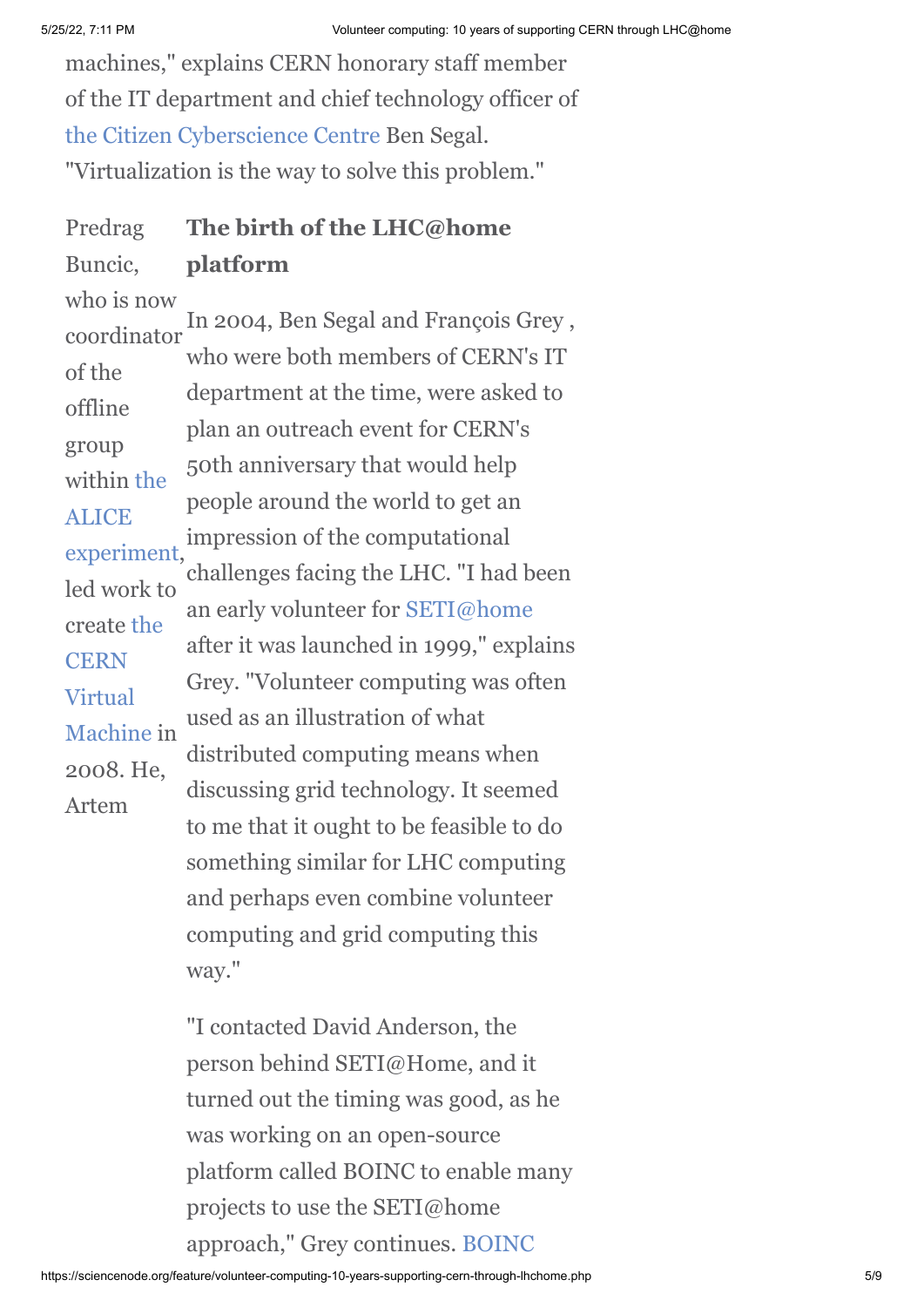(Berkeley Open Infrastructures for [Network Computing\) is an open-sou](file://cern.ch/dfs/Users/a/apurcell/Desktop/Berkeley_Open_Infrastructure_for_Network_Computing)rce software platform for computing with volunteered resources. It was first developed at the University of [California, Berkeley in the US](http://en.wikipedia.org/wiki/The_University_of_California,_Berkeley) to manage the SETI@Home project, and uses the unused CPU and GPU cycles on a computer to support scientific research.

"I vividly remember the day we phoned up David Anderson in Berkeley to see if we could make a SETI-like computing challenge for CERN," adds Segal. "We needed a CERN application that ran on Windows, as over 90% of BOINC volunteers used that. The SixTrack people had ported their code to Windows and had already built a small CERN-only desktop grid to run it on, as they needed lots of CPU power. So we went with that."

#### **A runaway success**

"I was worried that no one would find the LHC as interesting as SETI. Bear in mind that this was well before the whole LHC craziness started with the Angels and Demons movie, and news about possible mini black holes destroying the planet making headlines[," says Grey. "We made a soft](http://angelsanddemons.web.cern.ch/faq/black-hole) launch, without any official announcements, in 2004. To our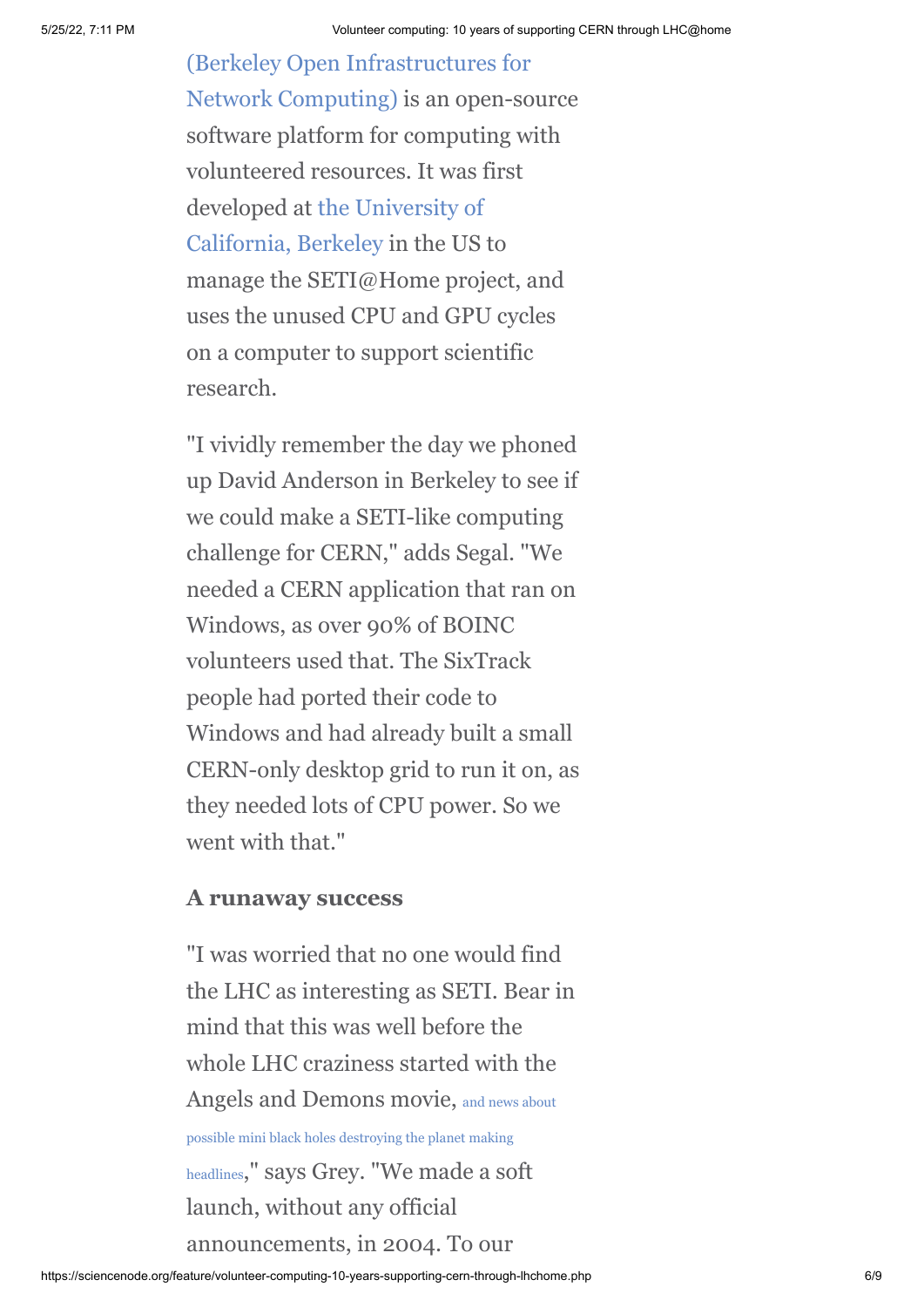astonishment, the SETI@home community immediately jumped in, having heard about LHC@home by word of mouth. We had over 1,000 participants in 24 hours, and over 7,000 by the end of the week - our server's maximum capacity." He adds: "We'd planned to run the volunteer computing challenge for just three months, at the time of the 50th anniversary. But the accelerator physicists were hooked and insisted the project should go on."

Harutyunyan (former architect and lead developer of [CernVM Co-Pilot\)](http://cernvm.cern.ch/portal/copilot), and Segal subsequently adopted this virtualization technology for use within Virtual LHC@home. This has made it significantly easier for the experiments at CERN to create their own volunteer computing applications, since it is no longer necessary for them to port their code. The long-term vision for Virtual LHC@home is to support volunteer-computing applications for each of the large LHC experiments.

## **Growth of the platform**

[The ATLAS experiment](http://atlas.ch/) recently launched a project that simulates the creation and decay of supersymmetric bosons and fermions. ["ATLAS@Home](http://atlasphysathome.web.cern.ch/) offers the chance for the wider public to participate in the massive computation required by the ATLAS experiment and to contribute to the greater understanding of our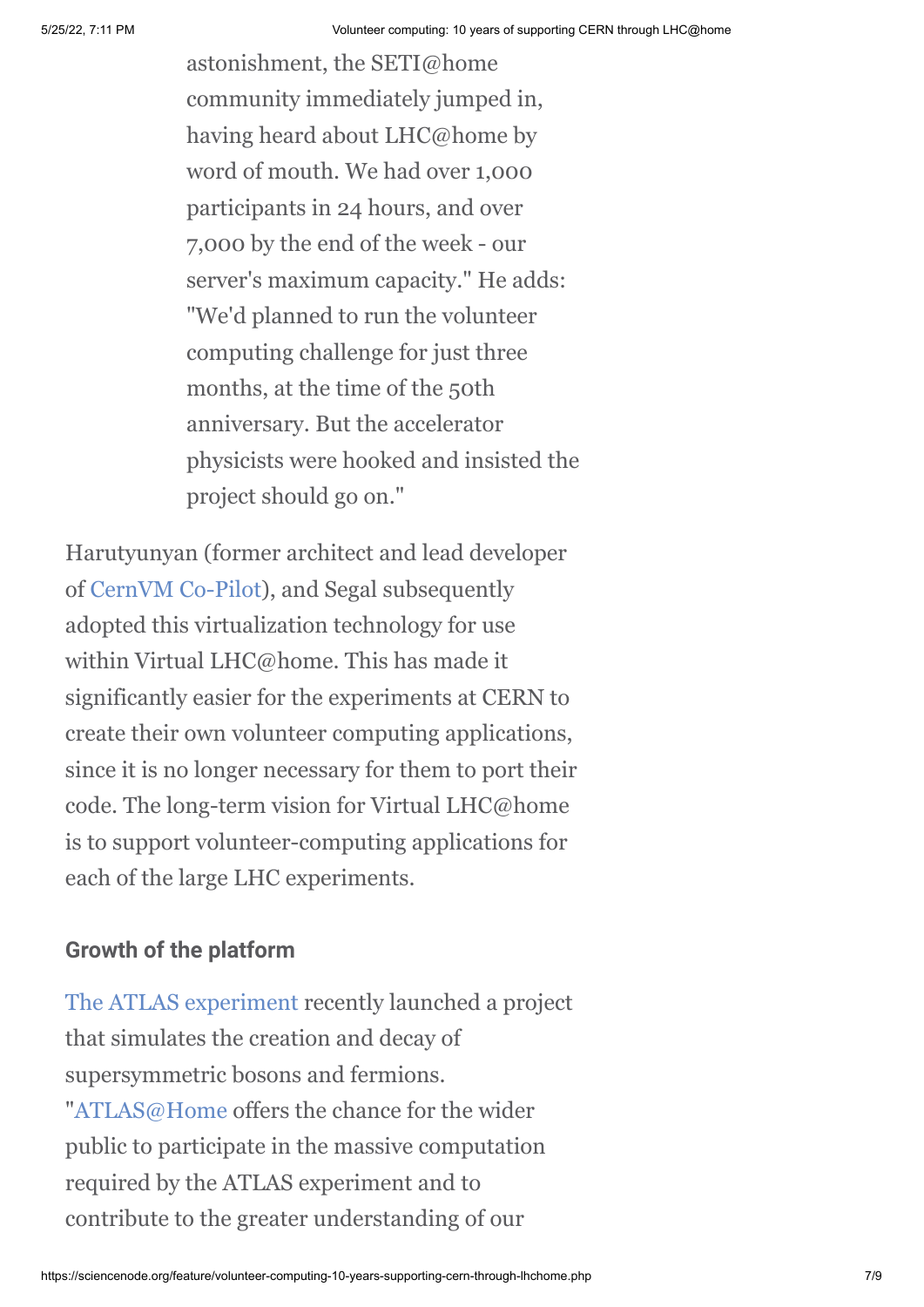[universe," says David Cameron, a researcher at the](http://www.uio.no/english/) University of Oslo in Norway. "ATLAS also gains a significant computing resource at a time when even more resources will be required for the analysis of data from the second run of the LHC."

Meanwhile, [the LHCb experiment](http://lhcb-public.web.cern.ch/lhcb-public/) has been running a limited test prototype for over a year [now, with an application running Beauty physics](http://lhcathome.web.cern.ch/beauty) simulations set to be launched for the Virtual LHC@home project in the near future. The [CMS](http://cms.web.cern.ch/news/what-cms) and [ALICE](http://aliceinfo.cern.ch/) experiments also have plans to launch similar applications.

#### **An army of volunteers**

"LHC@home allows CERN to get additional computing resources for simulations that cannot easily be accommodated on regular batch or grid resources," explains Nils Høimyr, the member of the CERN IT department responsible for running the platform. "Thanks to LHC@home, thousands of CPU years of accelerator beam dynamics simulations for LHC upgrade studies have been done with SixTrack, and billions of events have been simulated with Virtual LHC@home." He continues: "Furthermore, the LHC@home platform has been an outreach channel, giving publicity to LHC and high-energy physics among the general public."